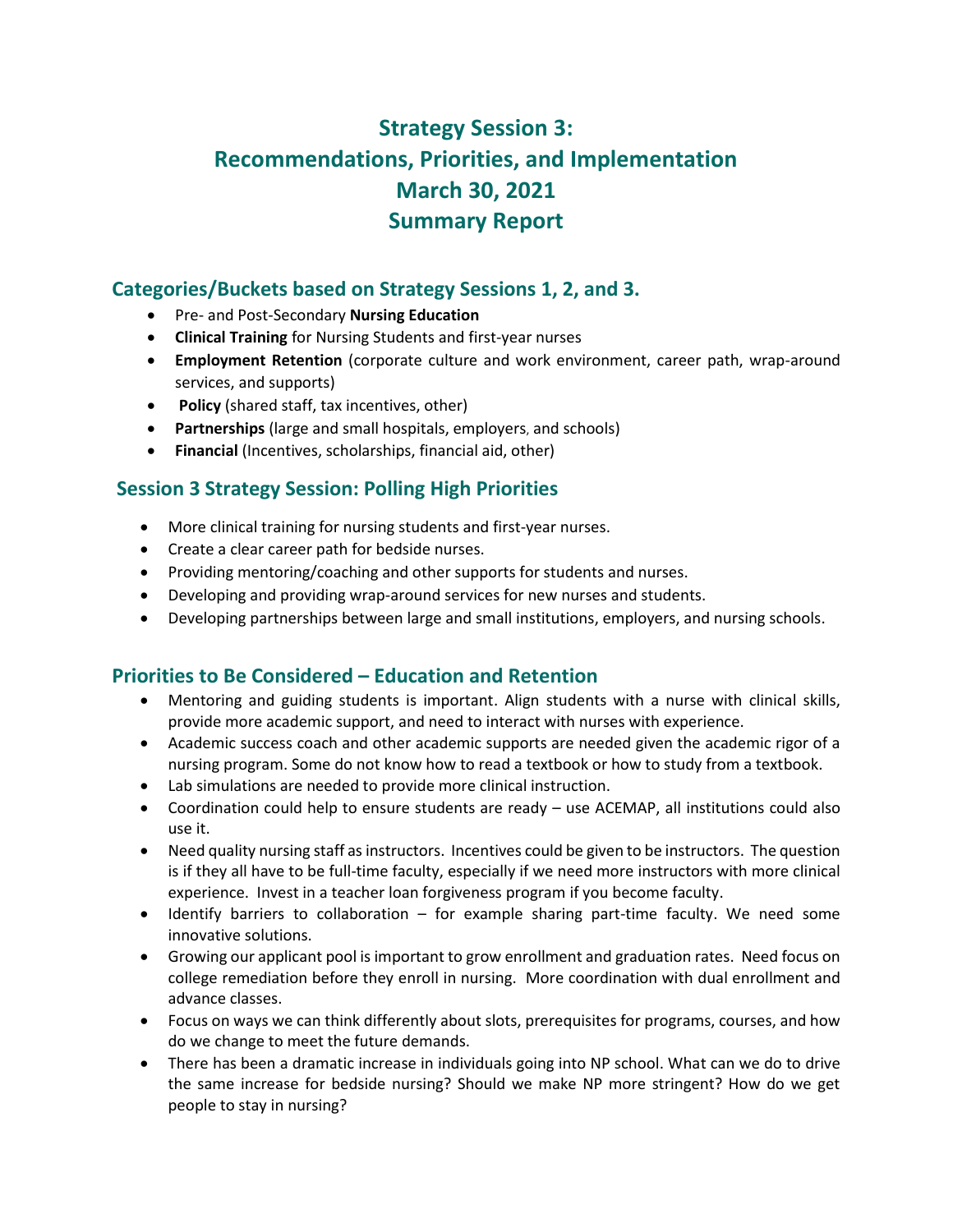# **Priorities to Be Considered – Employment and Retention**

- Staffing ratios are an issue and contribute to burnout.
- Give loan forgiveness for years of service model after medical programs. Are there government grants, funding to pay for student loans?
- Need honest feedback from students and employees to address retention
	- o Changes in work environment, flexible scheduling, and involvement in decision making. The ability to set a schedule is an important incentive. Having a say in shared decisionmaking is important, creates a healthy work environment.
	- $\circ$  Bedside nursing can be stressful, time to debrief the day, address wellbeing in regular ways and on the job. Need to be more innovative.
- More simulations will improve confidence and may need nurse residency, externs, and preceptors they can look up to. They need to see that they play a key role in the organization and can invest in training to show that they can be a long-term employee. What is the career path for a bedside nurse?
- Leverage the travel nurse pool so that they are not competing against each other. A regional nurse pool also should not compete with each other as employers.
- We keep pushing advanced degrees but may need to look at how we push and support bedside nurses. instead. Use incentives, pay increases, and not always push degrees to have a career path.
- Use Artificial Intelligence with virtual sitters or other investments in technology for safety and protection for patients.
- How do we address a metric-driven work environment? Have to create a more proactive environment. Need focus on the ROI of retained staff and investment into staff.

### **Open discussion and comments added at the end of Session 3**

#### **Education and Retention**

- Nursing programs could/should work collaboratively.
- Need clinical spots if more students are admitted onboarding for students use this collaboratively – ACEMAPP.
- To fulfill the need for more bedside nurses would require more students, career paths, and different incentives.
- Schools could all use ACEMAPP to work collaboratively.
- Alternative clinical rotation opportunities, in general, we are underutilizing off-shift rotations, evening, nights, weekend open – encourage partners – outside normal hours
- Retaining students- improve match academic ability and commitment
- How good are we in objectively assessing the academic rigor and commitment to complete?
- Is there a better way to judge how can we produce the greatest number and improve the selection process? Compared to the rigor of the medical school application process, are we doing enough to make sure we are admitting the right candidates? Do applicants really understand what is needed?
- Need to understand different types of students now old way may be the best way, how do we update how we teach?
- Are students working try to limit the number of hours they work- need more financial aid, some have to work while in school